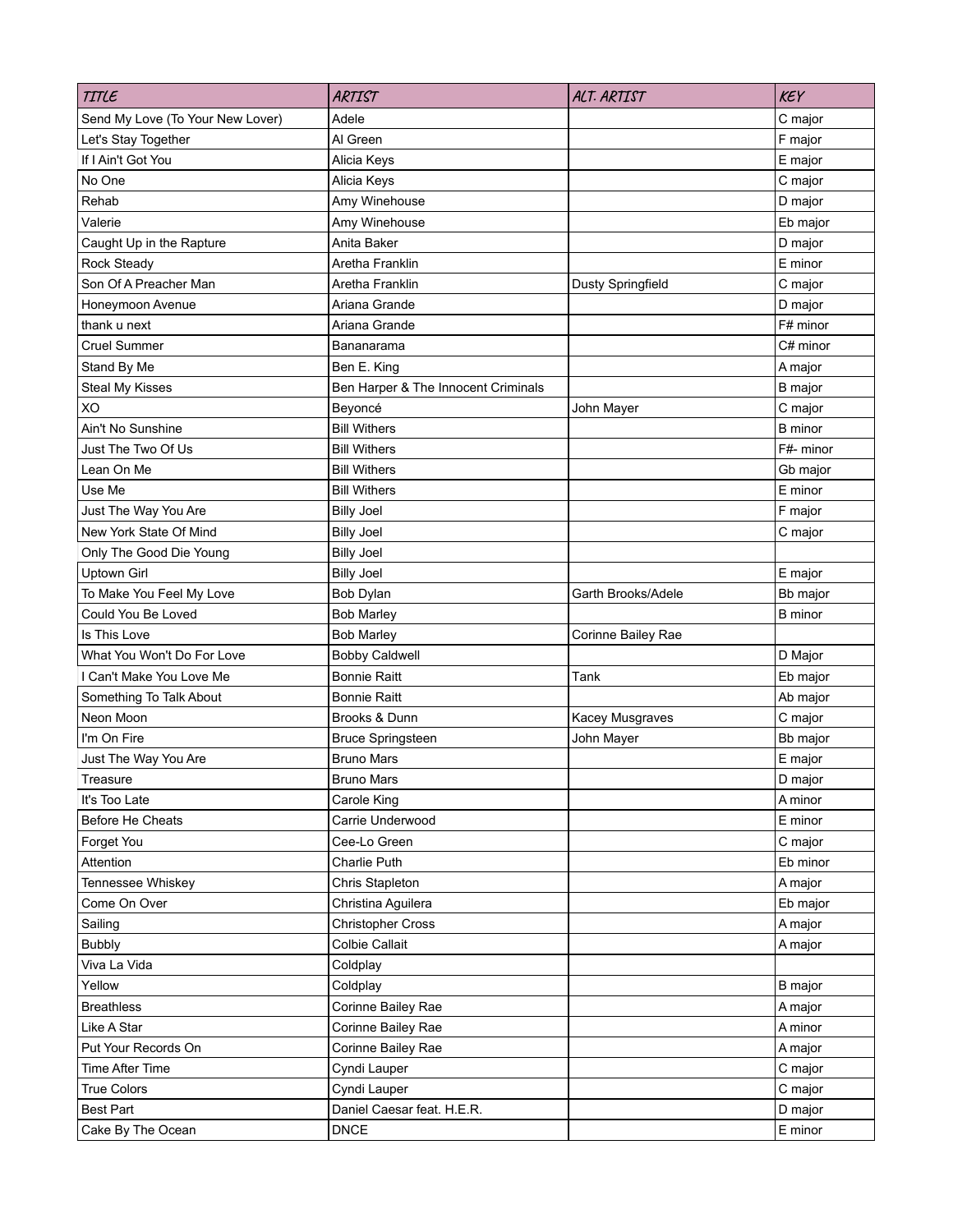| Drift Away                             | Dobie Gray                                | <b>Uncle Kracker</b>   | F major        |
|----------------------------------------|-------------------------------------------|------------------------|----------------|
| Heart Of The Matter                    | Don Henley                                | India Arie             | D major        |
| I Love You Always Forever              | Donna Lewis                               | <b>Betty Who</b>       | C major        |
| Change Gonna Come                      | Donny Hathaway                            | Gavin DeGraw           | A major        |
| Hold On We're Going Home               | Drake                                     |                        | <b>B</b> minor |
| One Dance                              | Drake                                     |                        |                |
| Don't Start Now                        | Dua Lipa                                  |                        | <b>B</b> minor |
| Levitating                             | Dua Lipa                                  |                        | <b>B</b> minor |
| Mercy                                  | Duffy                                     |                        | D major        |
| Shape Of You                           | Ed Sheeran                                |                        | <b>B</b> minor |
| Thinking Out Loud                      | Ed Sheeran                                |                        | C major        |
| Rocket Man                             | Elton John                                |                        | F minor        |
| Your Song                              | Elton John                                |                        | G major        |
| All Shook Up                           | <b>Elvis Presley</b>                      |                        | D major        |
| Can't Help Falling In Love             | <b>Elvis Presley</b>                      |                        | C major        |
| Love Me Tender                         | <b>Elvis Presley</b>                      |                        | D major        |
| Next To Me                             | Emelie Sandé                              |                        | E minor        |
| Can't Hold Me                          | <b>Emily King</b>                         |                        |                |
| Change The World                       | Eric Clapton                              | Babyface               | Gb major       |
| American Boy                           | Estelle ft. Kanye                         |                        | C major        |
| At Last                                | Etta James                                |                        | E major        |
| Dreams                                 | Fleetwood Mac                             |                        | F major        |
| Go Your Own Way                        | Fleetwood Mac                             |                        | E major        |
| You Make Loving Fun                    | Fleetwood Mac                             |                        | G major        |
| Can't Take My Eyes Off Of You          | <b>Frankie Vallie</b>                     | Lauryn Hill/The Fugees | E major        |
| Faith                                  | George Michael                            |                        | B major        |
| I Will Survive                         | Gloria Gaynor                             | Cake                   | E major        |
| Crazy                                  | <b>Gnarls Barkley</b>                     | Ben L'Oncle Soul       | Bb minor       |
| Lovely Day                             | Grover Washington, Jr. feat. Bill Withers |                        | A major        |
| Hard Place                             | H.E.R.                                    |                        | F# major       |
| <b>Wrong Places</b>                    | H.E.R.                                    |                        | E major        |
| Steady Love                            | India Arie                                |                        |                |
| Video                                  | India Arie                                |                        |                |
| The Way I Am                           | Ingrid Michaelson                         |                        | F major        |
| Banana Pancakes                        | Jack Johnson                              |                        | A major        |
| <b>Better Together</b>                 | Jack Johnson                              |                        | Bb major       |
| Say You Won't Let Go                   | James Arthur                              |                        | C major        |
| Let It Go                              | James Bay                                 |                        | C major        |
| Fire & Rain                            | James Taylor                              |                        | A major        |
| You've Got A Friend                    | James Taylor                              | Carole King            | G major        |
| I Won't Give Up                        | Jason Mraz                                |                        | E major        |
| I'm Yours                              | Jason Mraz                                |                        | Db major       |
| <b>Feeling Alright</b>                 | Joe Cocker                                |                        | <b>B</b> major |
| All Of Me                              | John Legend                               |                        | G minor        |
| Love Me Now                            | John Legend                               |                        | F# minor       |
| <b>Ordinary People</b>                 | John Legend                               |                        |                |
| Slow Dance                             | John Legend                               |                        | Gb major       |
| Daughters                              |                                           |                        | Bb major       |
| Gravity                                | John Mayer                                |                        | E minor        |
|                                        | John Mayer                                |                        | A major        |
| I Don't Trust Myself (With Loving You) | John Mayer                                |                        | <b>B</b> minor |
| Waiting On The World To Change         | John Mayer                                |                        | D major        |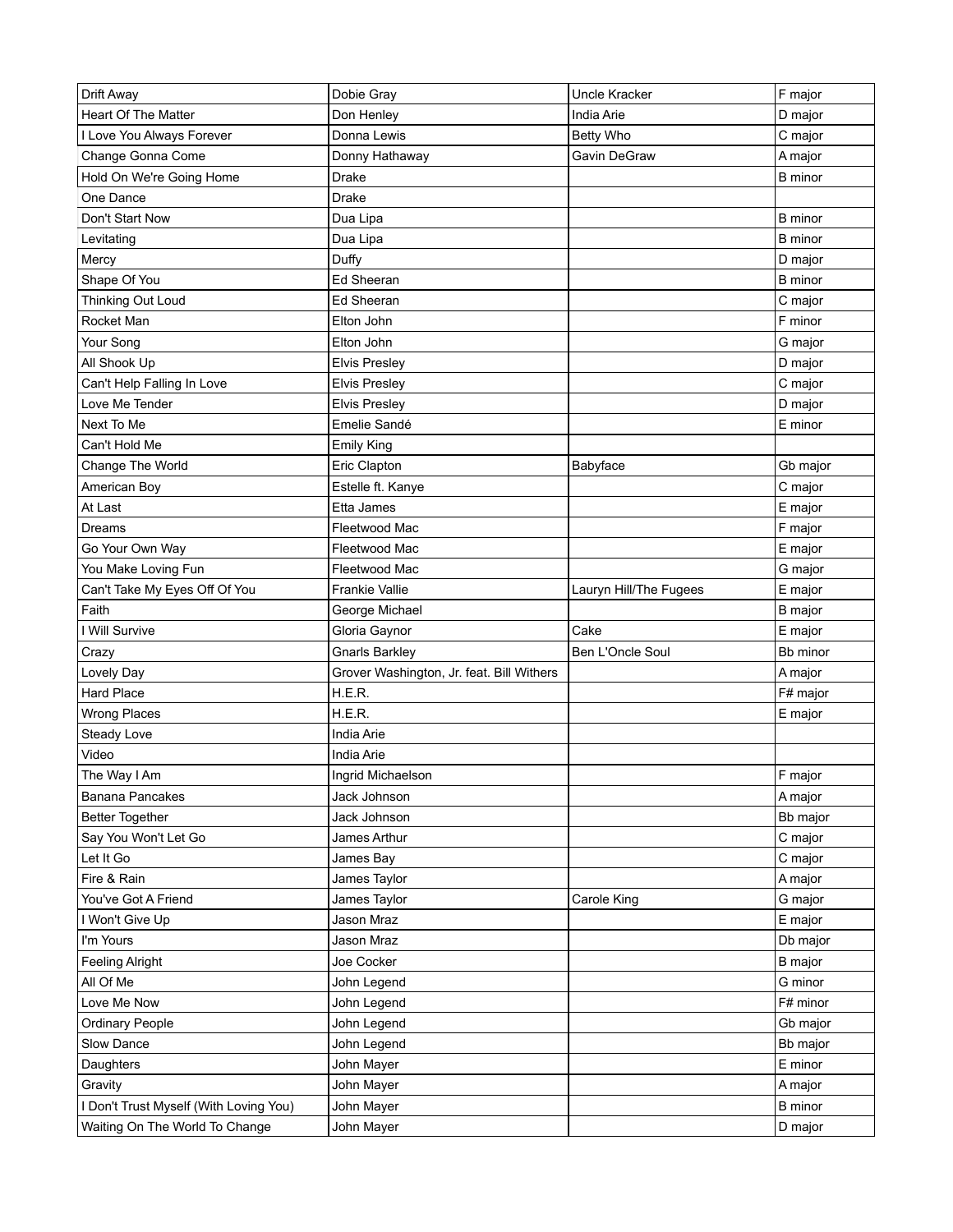| Who Says                         | John Mayer           |                                 |                     |
|----------------------------------|----------------------|---------------------------------|---------------------|
| Your Body Is A Wonderland        | John Mayer           |                                 |                     |
| <b>Big Yellow Taxi</b>           | Joni Mitchell        | Counting Crow & Vanessa Carlton | D major             |
| Love Yourself                    | Justin Bieber        |                                 | D major             |
| Can't Stop The Feeling!          | Justin Timberlake    |                                 | C major             |
| <b>Mirrors</b>                   | Justin Timberlake    |                                 | <b>B</b> major      |
| Not A Bad Thing                  | Justin Timberlake    |                                 | G major             |
| Suit & Tie                       | Justin Timberlake    |                                 | D major             |
| <b>Butterflies</b>               | Kacey Musgraves      |                                 | E major             |
| Golden Hour                      | Kacey Musgraves      |                                 | F# major            |
| Late To The Party                | Kacey Musgraves      |                                 | C major             |
| Conviction of the Heart          | Kenny Loggins        |                                 | Bb major            |
| Danny's Song                     | Kenny Loggins        |                                 |                     |
| <b>Heart To Heart</b>            | Kenny Loggins        |                                 |                     |
| Talk                             | Khalid               |                                 |                     |
| Use Somebody                     | Kings of Leon        |                                 | C major             |
| Black Horse & The Cherry Tree    | <b>KT Tunstall</b>   |                                 | E minor             |
| Need You Now                     | Lady Antebellum      |                                 | G minor             |
| I Hope You Dance                 | Lee Ann Womack       |                                 |                     |
| Beyond                           | Leon Bridges         |                                 | G major<br>Db major |
| All Night Long                   | Lionel Richie        |                                 | Ab major            |
|                                  |                      |                                 |                     |
| Brandy (You're A Fine Girl)      | Looking Glass        |                                 | D major             |
| Never Too Much                   | Luther Vandross      |                                 | A minor             |
| Rude                             | MAGIC!               |                                 | D major             |
| <b>Sunday Morning</b>            | Maroon 5             |                                 | C major             |
| This Love                        | Maroon 5             |                                 | C minor             |
| My Church                        | <b>Marren Morris</b> |                                 | G major             |
| Heard It Through The Grapevine   | Marvin Gaye          |                                 | Eb minor            |
| Let's Get It On                  | Marvin Gaye          |                                 | C major             |
| What's Going On                  | Marvin Gaye          |                                 | E major             |
| Can't Help It                    | Michael Jackson      |                                 | B major             |
| Human Nature                     | Michael Jackson      |                                 | E major             |
| Love Never Felt So Good          | Michael Jackson      | feat. Justin Timberlake         | F major             |
| Rock With You                    | Michael Jackson      |                                 | Eb minor            |
| Melt With You                    | Modern English       | Jason Mraz                      | E major             |
| Harvest Moon                     | Neil Young           |                                 | E major             |
| Slow Hands                       | Niall Horan          |                                 | C major             |
| Don't Speak                      | No Doubt             |                                 | A minor             |
| Underneath It All                | No Doubt             |                                 | E major             |
| Come Away With Me                | Norah Jones          |                                 | C major             |
| Don't Know Why                   | Norah Jones          |                                 | A major             |
| (Sittin' On) The Dock Of The Bay | Otis Redding         |                                 | A major             |
| Crazy                            | Patsy Cline          |                                 | A major             |
| In Your Eyes                     | Peter Gabriel        |                                 | <b>B</b> minor      |
| Sledgehammer                     | Peter Gabriel        | Harry Styles                    | E major             |
| Frontin'                         | Pharrell feat. Jay-Z | Jamie Cullum                    | G major             |
| Against All Odds                 | Phil Collins         |                                 |                     |
| How Come U Don't Call Me Anymore | Prince               |                                 | A major             |
| Kiss                             | Prince               |                                 | A major             |
| Purple Rain                      | Prince               |                                 | A major             |
| Crazy Little Thing Called Love   | Queen                |                                 | E major             |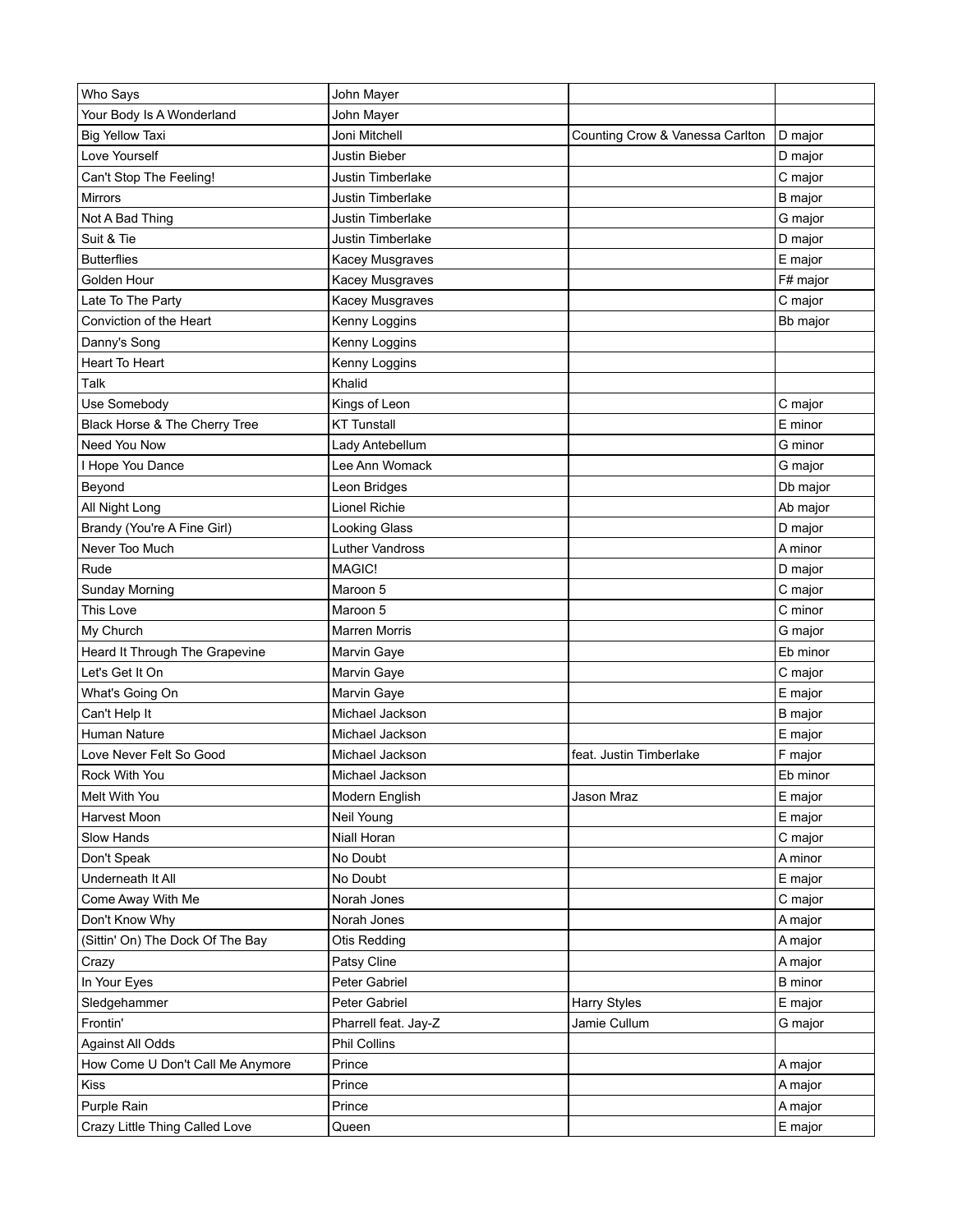| Hallelujah I Love Her So<br>C major<br>Ray Charles<br>I Got A Woman<br>Ray Charles<br>A major<br>You Are The Best Thing<br>Ray LaMontagne<br>C major<br>Umbrella<br>Rihanna<br>FourFiveSeconds<br>Rihanna feat. Kanye<br>C major<br>Feel Like Making Love<br>Roberta Flack<br>D'Angelo<br>D major<br>Roberta Flack<br>The Fugees<br>E minor<br>Killing Me Softly<br>Lost Without U<br>Robin Thicke<br>C major<br>Morning Sun<br>Robin Thicke<br>E major<br>Beast of Burden<br><b>Rolling Stones</b><br>D major<br>No Ordinary Love<br>Sade<br>E minor<br>Smooth Operator<br>Sade<br>A minor<br>Summer Breeze<br>Seals & Crofts<br>F# minor<br>All I Wanna Do<br>Sheryl Crow<br>E major<br>Cruisin'<br>Smokey Robinson<br>E major<br>D'Angelo<br>Spice Girls<br>Ben L'Oncle Soul<br>Say You'll Be There<br>A minor<br>Stuck In The Middle With You<br>Steeler's Wheel<br>D major<br>Isn't She Lovely<br>Stevie Wonder<br>C major<br>Living For The City<br>Stevie Wonder<br>D minor<br>Master Blaster (Jammin')<br>Stevie Wonder<br><b>B</b> minor<br>Overjoyed<br>Stevie Wonder<br>D major<br>E major<br>Signed Sealed Delivered (I'm Yours)<br><b>Stevie Wonder</b><br>E minor<br>Superstition<br>Stevie Wonder<br>You Are The Sunshine Of My Life<br>Stevie Wonder<br><b>B</b> major<br>If I Ever Lose My Faith In You<br>Sting<br>A major<br>SWV<br>Weak<br>A major<br><b>Blank Space</b><br><b>Taylor Swift</b><br>D major<br>Style<br><b>Taylor Swift</b><br><b>B</b> minor<br>The Weight<br>The Band<br>A major<br>Can't Buy Me Love<br>The Beatles<br>C major<br>Come Together<br>D minor<br>The Beatles<br>Don't Let Me Down<br>The Beatles<br>Gb major<br>D Major<br>Eight Days A Week<br>The Beatles<br>F major<br>Hey Jude<br>The Beatles<br>Let It Be<br>The Beatles<br>C major<br>Oh! Darling<br>The Beatles<br>G major<br>Something<br>The Beatles<br>C major<br>The Beatles<br>While My Guitar Gently Weeps<br>Santana feat. India Arie<br><b>B</b> minor<br>How Deep Is Your Love?<br>The Bee Gees<br>PJ Morton/YEBBA<br>G major<br>The Commodores<br>Easy<br>Bb major<br>Dreams<br>The Cranberries<br>D major<br>The Cure<br>Love Song<br>311; Adele<br><b>B</b> minor<br>The Eagles<br>Desperado<br>A major<br>Heartache Tonight<br>The Eagles<br>G major<br>Hotel California<br>The Eagles<br><b>B</b> minor<br>The Eagles<br>Take It Easy<br>Bb major<br>California Dreamin'<br>The Mamas & The Papas<br>C# minor<br>The Police<br>Everything Little Thing She Does Is Magic<br>C major<br>My Girl<br>C major<br>The Temptations<br>One Headlight<br>The Wallflowers | Georgia On My Mind | Ray Charles | Bb major |
|------------------------------------------------------------------------------------------------------------------------------------------------------------------------------------------------------------------------------------------------------------------------------------------------------------------------------------------------------------------------------------------------------------------------------------------------------------------------------------------------------------------------------------------------------------------------------------------------------------------------------------------------------------------------------------------------------------------------------------------------------------------------------------------------------------------------------------------------------------------------------------------------------------------------------------------------------------------------------------------------------------------------------------------------------------------------------------------------------------------------------------------------------------------------------------------------------------------------------------------------------------------------------------------------------------------------------------------------------------------------------------------------------------------------------------------------------------------------------------------------------------------------------------------------------------------------------------------------------------------------------------------------------------------------------------------------------------------------------------------------------------------------------------------------------------------------------------------------------------------------------------------------------------------------------------------------------------------------------------------------------------------------------------------------------------------------------------------------------------------------------------------------------------------------------------------------------------------------------------------------------------------------------------------------------------------------------------------------------------------------------------------------------------------------------------------------------------------------------------------------------------------------------------------------------------------------------------------|--------------------|-------------|----------|
|                                                                                                                                                                                                                                                                                                                                                                                                                                                                                                                                                                                                                                                                                                                                                                                                                                                                                                                                                                                                                                                                                                                                                                                                                                                                                                                                                                                                                                                                                                                                                                                                                                                                                                                                                                                                                                                                                                                                                                                                                                                                                                                                                                                                                                                                                                                                                                                                                                                                                                                                                                                          |                    |             |          |
|                                                                                                                                                                                                                                                                                                                                                                                                                                                                                                                                                                                                                                                                                                                                                                                                                                                                                                                                                                                                                                                                                                                                                                                                                                                                                                                                                                                                                                                                                                                                                                                                                                                                                                                                                                                                                                                                                                                                                                                                                                                                                                                                                                                                                                                                                                                                                                                                                                                                                                                                                                                          |                    |             |          |
|                                                                                                                                                                                                                                                                                                                                                                                                                                                                                                                                                                                                                                                                                                                                                                                                                                                                                                                                                                                                                                                                                                                                                                                                                                                                                                                                                                                                                                                                                                                                                                                                                                                                                                                                                                                                                                                                                                                                                                                                                                                                                                                                                                                                                                                                                                                                                                                                                                                                                                                                                                                          |                    |             |          |
|                                                                                                                                                                                                                                                                                                                                                                                                                                                                                                                                                                                                                                                                                                                                                                                                                                                                                                                                                                                                                                                                                                                                                                                                                                                                                                                                                                                                                                                                                                                                                                                                                                                                                                                                                                                                                                                                                                                                                                                                                                                                                                                                                                                                                                                                                                                                                                                                                                                                                                                                                                                          |                    |             |          |
|                                                                                                                                                                                                                                                                                                                                                                                                                                                                                                                                                                                                                                                                                                                                                                                                                                                                                                                                                                                                                                                                                                                                                                                                                                                                                                                                                                                                                                                                                                                                                                                                                                                                                                                                                                                                                                                                                                                                                                                                                                                                                                                                                                                                                                                                                                                                                                                                                                                                                                                                                                                          |                    |             |          |
|                                                                                                                                                                                                                                                                                                                                                                                                                                                                                                                                                                                                                                                                                                                                                                                                                                                                                                                                                                                                                                                                                                                                                                                                                                                                                                                                                                                                                                                                                                                                                                                                                                                                                                                                                                                                                                                                                                                                                                                                                                                                                                                                                                                                                                                                                                                                                                                                                                                                                                                                                                                          |                    |             |          |
|                                                                                                                                                                                                                                                                                                                                                                                                                                                                                                                                                                                                                                                                                                                                                                                                                                                                                                                                                                                                                                                                                                                                                                                                                                                                                                                                                                                                                                                                                                                                                                                                                                                                                                                                                                                                                                                                                                                                                                                                                                                                                                                                                                                                                                                                                                                                                                                                                                                                                                                                                                                          |                    |             |          |
|                                                                                                                                                                                                                                                                                                                                                                                                                                                                                                                                                                                                                                                                                                                                                                                                                                                                                                                                                                                                                                                                                                                                                                                                                                                                                                                                                                                                                                                                                                                                                                                                                                                                                                                                                                                                                                                                                                                                                                                                                                                                                                                                                                                                                                                                                                                                                                                                                                                                                                                                                                                          |                    |             |          |
|                                                                                                                                                                                                                                                                                                                                                                                                                                                                                                                                                                                                                                                                                                                                                                                                                                                                                                                                                                                                                                                                                                                                                                                                                                                                                                                                                                                                                                                                                                                                                                                                                                                                                                                                                                                                                                                                                                                                                                                                                                                                                                                                                                                                                                                                                                                                                                                                                                                                                                                                                                                          |                    |             |          |
|                                                                                                                                                                                                                                                                                                                                                                                                                                                                                                                                                                                                                                                                                                                                                                                                                                                                                                                                                                                                                                                                                                                                                                                                                                                                                                                                                                                                                                                                                                                                                                                                                                                                                                                                                                                                                                                                                                                                                                                                                                                                                                                                                                                                                                                                                                                                                                                                                                                                                                                                                                                          |                    |             |          |
|                                                                                                                                                                                                                                                                                                                                                                                                                                                                                                                                                                                                                                                                                                                                                                                                                                                                                                                                                                                                                                                                                                                                                                                                                                                                                                                                                                                                                                                                                                                                                                                                                                                                                                                                                                                                                                                                                                                                                                                                                                                                                                                                                                                                                                                                                                                                                                                                                                                                                                                                                                                          |                    |             |          |
|                                                                                                                                                                                                                                                                                                                                                                                                                                                                                                                                                                                                                                                                                                                                                                                                                                                                                                                                                                                                                                                                                                                                                                                                                                                                                                                                                                                                                                                                                                                                                                                                                                                                                                                                                                                                                                                                                                                                                                                                                                                                                                                                                                                                                                                                                                                                                                                                                                                                                                                                                                                          |                    |             |          |
|                                                                                                                                                                                                                                                                                                                                                                                                                                                                                                                                                                                                                                                                                                                                                                                                                                                                                                                                                                                                                                                                                                                                                                                                                                                                                                                                                                                                                                                                                                                                                                                                                                                                                                                                                                                                                                                                                                                                                                                                                                                                                                                                                                                                                                                                                                                                                                                                                                                                                                                                                                                          |                    |             |          |
|                                                                                                                                                                                                                                                                                                                                                                                                                                                                                                                                                                                                                                                                                                                                                                                                                                                                                                                                                                                                                                                                                                                                                                                                                                                                                                                                                                                                                                                                                                                                                                                                                                                                                                                                                                                                                                                                                                                                                                                                                                                                                                                                                                                                                                                                                                                                                                                                                                                                                                                                                                                          |                    |             |          |
|                                                                                                                                                                                                                                                                                                                                                                                                                                                                                                                                                                                                                                                                                                                                                                                                                                                                                                                                                                                                                                                                                                                                                                                                                                                                                                                                                                                                                                                                                                                                                                                                                                                                                                                                                                                                                                                                                                                                                                                                                                                                                                                                                                                                                                                                                                                                                                                                                                                                                                                                                                                          |                    |             |          |
|                                                                                                                                                                                                                                                                                                                                                                                                                                                                                                                                                                                                                                                                                                                                                                                                                                                                                                                                                                                                                                                                                                                                                                                                                                                                                                                                                                                                                                                                                                                                                                                                                                                                                                                                                                                                                                                                                                                                                                                                                                                                                                                                                                                                                                                                                                                                                                                                                                                                                                                                                                                          |                    |             |          |
|                                                                                                                                                                                                                                                                                                                                                                                                                                                                                                                                                                                                                                                                                                                                                                                                                                                                                                                                                                                                                                                                                                                                                                                                                                                                                                                                                                                                                                                                                                                                                                                                                                                                                                                                                                                                                                                                                                                                                                                                                                                                                                                                                                                                                                                                                                                                                                                                                                                                                                                                                                                          |                    |             |          |
|                                                                                                                                                                                                                                                                                                                                                                                                                                                                                                                                                                                                                                                                                                                                                                                                                                                                                                                                                                                                                                                                                                                                                                                                                                                                                                                                                                                                                                                                                                                                                                                                                                                                                                                                                                                                                                                                                                                                                                                                                                                                                                                                                                                                                                                                                                                                                                                                                                                                                                                                                                                          |                    |             |          |
|                                                                                                                                                                                                                                                                                                                                                                                                                                                                                                                                                                                                                                                                                                                                                                                                                                                                                                                                                                                                                                                                                                                                                                                                                                                                                                                                                                                                                                                                                                                                                                                                                                                                                                                                                                                                                                                                                                                                                                                                                                                                                                                                                                                                                                                                                                                                                                                                                                                                                                                                                                                          |                    |             |          |
|                                                                                                                                                                                                                                                                                                                                                                                                                                                                                                                                                                                                                                                                                                                                                                                                                                                                                                                                                                                                                                                                                                                                                                                                                                                                                                                                                                                                                                                                                                                                                                                                                                                                                                                                                                                                                                                                                                                                                                                                                                                                                                                                                                                                                                                                                                                                                                                                                                                                                                                                                                                          |                    |             |          |
|                                                                                                                                                                                                                                                                                                                                                                                                                                                                                                                                                                                                                                                                                                                                                                                                                                                                                                                                                                                                                                                                                                                                                                                                                                                                                                                                                                                                                                                                                                                                                                                                                                                                                                                                                                                                                                                                                                                                                                                                                                                                                                                                                                                                                                                                                                                                                                                                                                                                                                                                                                                          |                    |             |          |
|                                                                                                                                                                                                                                                                                                                                                                                                                                                                                                                                                                                                                                                                                                                                                                                                                                                                                                                                                                                                                                                                                                                                                                                                                                                                                                                                                                                                                                                                                                                                                                                                                                                                                                                                                                                                                                                                                                                                                                                                                                                                                                                                                                                                                                                                                                                                                                                                                                                                                                                                                                                          |                    |             |          |
|                                                                                                                                                                                                                                                                                                                                                                                                                                                                                                                                                                                                                                                                                                                                                                                                                                                                                                                                                                                                                                                                                                                                                                                                                                                                                                                                                                                                                                                                                                                                                                                                                                                                                                                                                                                                                                                                                                                                                                                                                                                                                                                                                                                                                                                                                                                                                                                                                                                                                                                                                                                          |                    |             |          |
|                                                                                                                                                                                                                                                                                                                                                                                                                                                                                                                                                                                                                                                                                                                                                                                                                                                                                                                                                                                                                                                                                                                                                                                                                                                                                                                                                                                                                                                                                                                                                                                                                                                                                                                                                                                                                                                                                                                                                                                                                                                                                                                                                                                                                                                                                                                                                                                                                                                                                                                                                                                          |                    |             |          |
|                                                                                                                                                                                                                                                                                                                                                                                                                                                                                                                                                                                                                                                                                                                                                                                                                                                                                                                                                                                                                                                                                                                                                                                                                                                                                                                                                                                                                                                                                                                                                                                                                                                                                                                                                                                                                                                                                                                                                                                                                                                                                                                                                                                                                                                                                                                                                                                                                                                                                                                                                                                          |                    |             |          |
|                                                                                                                                                                                                                                                                                                                                                                                                                                                                                                                                                                                                                                                                                                                                                                                                                                                                                                                                                                                                                                                                                                                                                                                                                                                                                                                                                                                                                                                                                                                                                                                                                                                                                                                                                                                                                                                                                                                                                                                                                                                                                                                                                                                                                                                                                                                                                                                                                                                                                                                                                                                          |                    |             |          |
|                                                                                                                                                                                                                                                                                                                                                                                                                                                                                                                                                                                                                                                                                                                                                                                                                                                                                                                                                                                                                                                                                                                                                                                                                                                                                                                                                                                                                                                                                                                                                                                                                                                                                                                                                                                                                                                                                                                                                                                                                                                                                                                                                                                                                                                                                                                                                                                                                                                                                                                                                                                          |                    |             |          |
|                                                                                                                                                                                                                                                                                                                                                                                                                                                                                                                                                                                                                                                                                                                                                                                                                                                                                                                                                                                                                                                                                                                                                                                                                                                                                                                                                                                                                                                                                                                                                                                                                                                                                                                                                                                                                                                                                                                                                                                                                                                                                                                                                                                                                                                                                                                                                                                                                                                                                                                                                                                          |                    |             |          |
|                                                                                                                                                                                                                                                                                                                                                                                                                                                                                                                                                                                                                                                                                                                                                                                                                                                                                                                                                                                                                                                                                                                                                                                                                                                                                                                                                                                                                                                                                                                                                                                                                                                                                                                                                                                                                                                                                                                                                                                                                                                                                                                                                                                                                                                                                                                                                                                                                                                                                                                                                                                          |                    |             |          |
|                                                                                                                                                                                                                                                                                                                                                                                                                                                                                                                                                                                                                                                                                                                                                                                                                                                                                                                                                                                                                                                                                                                                                                                                                                                                                                                                                                                                                                                                                                                                                                                                                                                                                                                                                                                                                                                                                                                                                                                                                                                                                                                                                                                                                                                                                                                                                                                                                                                                                                                                                                                          |                    |             |          |
|                                                                                                                                                                                                                                                                                                                                                                                                                                                                                                                                                                                                                                                                                                                                                                                                                                                                                                                                                                                                                                                                                                                                                                                                                                                                                                                                                                                                                                                                                                                                                                                                                                                                                                                                                                                                                                                                                                                                                                                                                                                                                                                                                                                                                                                                                                                                                                                                                                                                                                                                                                                          |                    |             |          |
|                                                                                                                                                                                                                                                                                                                                                                                                                                                                                                                                                                                                                                                                                                                                                                                                                                                                                                                                                                                                                                                                                                                                                                                                                                                                                                                                                                                                                                                                                                                                                                                                                                                                                                                                                                                                                                                                                                                                                                                                                                                                                                                                                                                                                                                                                                                                                                                                                                                                                                                                                                                          |                    |             |          |
|                                                                                                                                                                                                                                                                                                                                                                                                                                                                                                                                                                                                                                                                                                                                                                                                                                                                                                                                                                                                                                                                                                                                                                                                                                                                                                                                                                                                                                                                                                                                                                                                                                                                                                                                                                                                                                                                                                                                                                                                                                                                                                                                                                                                                                                                                                                                                                                                                                                                                                                                                                                          |                    |             |          |
|                                                                                                                                                                                                                                                                                                                                                                                                                                                                                                                                                                                                                                                                                                                                                                                                                                                                                                                                                                                                                                                                                                                                                                                                                                                                                                                                                                                                                                                                                                                                                                                                                                                                                                                                                                                                                                                                                                                                                                                                                                                                                                                                                                                                                                                                                                                                                                                                                                                                                                                                                                                          |                    |             |          |
|                                                                                                                                                                                                                                                                                                                                                                                                                                                                                                                                                                                                                                                                                                                                                                                                                                                                                                                                                                                                                                                                                                                                                                                                                                                                                                                                                                                                                                                                                                                                                                                                                                                                                                                                                                                                                                                                                                                                                                                                                                                                                                                                                                                                                                                                                                                                                                                                                                                                                                                                                                                          |                    |             |          |
|                                                                                                                                                                                                                                                                                                                                                                                                                                                                                                                                                                                                                                                                                                                                                                                                                                                                                                                                                                                                                                                                                                                                                                                                                                                                                                                                                                                                                                                                                                                                                                                                                                                                                                                                                                                                                                                                                                                                                                                                                                                                                                                                                                                                                                                                                                                                                                                                                                                                                                                                                                                          |                    |             |          |
|                                                                                                                                                                                                                                                                                                                                                                                                                                                                                                                                                                                                                                                                                                                                                                                                                                                                                                                                                                                                                                                                                                                                                                                                                                                                                                                                                                                                                                                                                                                                                                                                                                                                                                                                                                                                                                                                                                                                                                                                                                                                                                                                                                                                                                                                                                                                                                                                                                                                                                                                                                                          |                    |             |          |
|                                                                                                                                                                                                                                                                                                                                                                                                                                                                                                                                                                                                                                                                                                                                                                                                                                                                                                                                                                                                                                                                                                                                                                                                                                                                                                                                                                                                                                                                                                                                                                                                                                                                                                                                                                                                                                                                                                                                                                                                                                                                                                                                                                                                                                                                                                                                                                                                                                                                                                                                                                                          |                    |             |          |
|                                                                                                                                                                                                                                                                                                                                                                                                                                                                                                                                                                                                                                                                                                                                                                                                                                                                                                                                                                                                                                                                                                                                                                                                                                                                                                                                                                                                                                                                                                                                                                                                                                                                                                                                                                                                                                                                                                                                                                                                                                                                                                                                                                                                                                                                                                                                                                                                                                                                                                                                                                                          |                    |             |          |
|                                                                                                                                                                                                                                                                                                                                                                                                                                                                                                                                                                                                                                                                                                                                                                                                                                                                                                                                                                                                                                                                                                                                                                                                                                                                                                                                                                                                                                                                                                                                                                                                                                                                                                                                                                                                                                                                                                                                                                                                                                                                                                                                                                                                                                                                                                                                                                                                                                                                                                                                                                                          |                    |             |          |
|                                                                                                                                                                                                                                                                                                                                                                                                                                                                                                                                                                                                                                                                                                                                                                                                                                                                                                                                                                                                                                                                                                                                                                                                                                                                                                                                                                                                                                                                                                                                                                                                                                                                                                                                                                                                                                                                                                                                                                                                                                                                                                                                                                                                                                                                                                                                                                                                                                                                                                                                                                                          |                    |             |          |
|                                                                                                                                                                                                                                                                                                                                                                                                                                                                                                                                                                                                                                                                                                                                                                                                                                                                                                                                                                                                                                                                                                                                                                                                                                                                                                                                                                                                                                                                                                                                                                                                                                                                                                                                                                                                                                                                                                                                                                                                                                                                                                                                                                                                                                                                                                                                                                                                                                                                                                                                                                                          |                    |             |          |
|                                                                                                                                                                                                                                                                                                                                                                                                                                                                                                                                                                                                                                                                                                                                                                                                                                                                                                                                                                                                                                                                                                                                                                                                                                                                                                                                                                                                                                                                                                                                                                                                                                                                                                                                                                                                                                                                                                                                                                                                                                                                                                                                                                                                                                                                                                                                                                                                                                                                                                                                                                                          |                    |             |          |
|                                                                                                                                                                                                                                                                                                                                                                                                                                                                                                                                                                                                                                                                                                                                                                                                                                                                                                                                                                                                                                                                                                                                                                                                                                                                                                                                                                                                                                                                                                                                                                                                                                                                                                                                                                                                                                                                                                                                                                                                                                                                                                                                                                                                                                                                                                                                                                                                                                                                                                                                                                                          |                    |             |          |
|                                                                                                                                                                                                                                                                                                                                                                                                                                                                                                                                                                                                                                                                                                                                                                                                                                                                                                                                                                                                                                                                                                                                                                                                                                                                                                                                                                                                                                                                                                                                                                                                                                                                                                                                                                                                                                                                                                                                                                                                                                                                                                                                                                                                                                                                                                                                                                                                                                                                                                                                                                                          |                    |             |          |
|                                                                                                                                                                                                                                                                                                                                                                                                                                                                                                                                                                                                                                                                                                                                                                                                                                                                                                                                                                                                                                                                                                                                                                                                                                                                                                                                                                                                                                                                                                                                                                                                                                                                                                                                                                                                                                                                                                                                                                                                                                                                                                                                                                                                                                                                                                                                                                                                                                                                                                                                                                                          |                    |             |          |
|                                                                                                                                                                                                                                                                                                                                                                                                                                                                                                                                                                                                                                                                                                                                                                                                                                                                                                                                                                                                                                                                                                                                                                                                                                                                                                                                                                                                                                                                                                                                                                                                                                                                                                                                                                                                                                                                                                                                                                                                                                                                                                                                                                                                                                                                                                                                                                                                                                                                                                                                                                                          |                    |             |          |
|                                                                                                                                                                                                                                                                                                                                                                                                                                                                                                                                                                                                                                                                                                                                                                                                                                                                                                                                                                                                                                                                                                                                                                                                                                                                                                                                                                                                                                                                                                                                                                                                                                                                                                                                                                                                                                                                                                                                                                                                                                                                                                                                                                                                                                                                                                                                                                                                                                                                                                                                                                                          |                    |             |          |
|                                                                                                                                                                                                                                                                                                                                                                                                                                                                                                                                                                                                                                                                                                                                                                                                                                                                                                                                                                                                                                                                                                                                                                                                                                                                                                                                                                                                                                                                                                                                                                                                                                                                                                                                                                                                                                                                                                                                                                                                                                                                                                                                                                                                                                                                                                                                                                                                                                                                                                                                                                                          |                    |             |          |
|                                                                                                                                                                                                                                                                                                                                                                                                                                                                                                                                                                                                                                                                                                                                                                                                                                                                                                                                                                                                                                                                                                                                                                                                                                                                                                                                                                                                                                                                                                                                                                                                                                                                                                                                                                                                                                                                                                                                                                                                                                                                                                                                                                                                                                                                                                                                                                                                                                                                                                                                                                                          |                    |             |          |